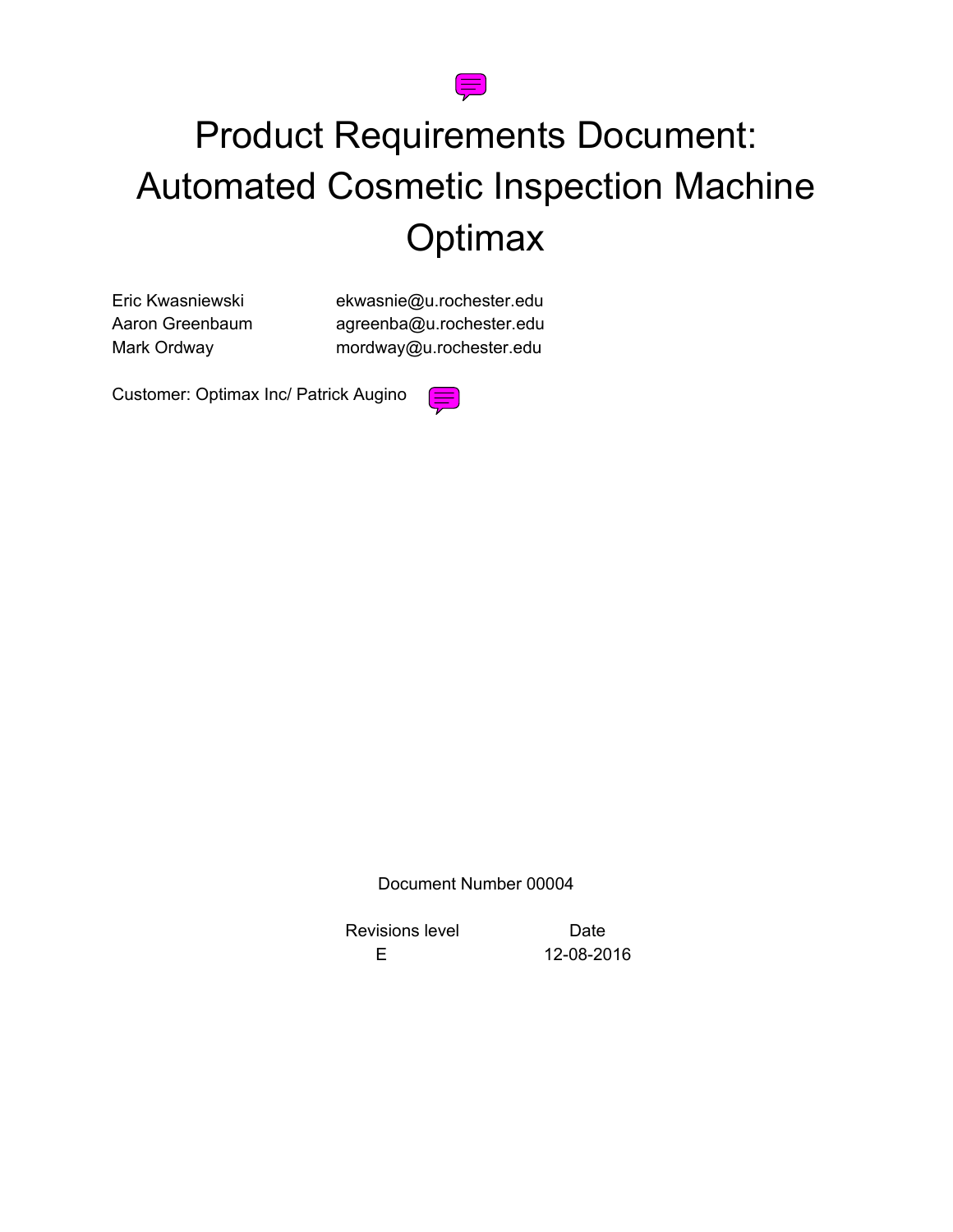## **Table of Contents**

| <b>Revision History</b>            | $\mathbf 2$ |
|------------------------------------|-------------|
| <b>Vision</b>                      | 2           |
| <b>Team Roles</b>                  | 3           |
| <b>Environment</b>                 | 3           |
| <b>Support</b>                     | 3           |
| <b>Target Users</b>                | 3           |
| <b>Regulatory Issues</b>           | 3           |
| <b>Design Schedule</b>             | 4           |
| <b>Fitness for use</b>             | 4           |
| <b>Preliminary Design Draft #1</b> | 6           |
| <b>Preliminary Data</b>            |             |
| <b>Appendix</b>                    | 11          |

# **Revision History**

| Revision     | Description                                                                                                                                                                                  | Date     |
|--------------|----------------------------------------------------------------------------------------------------------------------------------------------------------------------------------------------|----------|
| A            | First revision:<br>Defined the general idea of what our customer<br>wanted our design to do. Mostly entailed the Vision section<br>and the first few bullets of the Fitness for Use section. | 10/29/16 |
| B            | Second Revision:<br>Defined quantitative specifications such as range of test piece<br>diameter. Added Environment, target users                                                             | 11/13/16 |
| $\mathsf{C}$ | Third Revision:<br>Added "What we are not required to do" section                                                                                                                            | 12/01/16 |
| D            | Fourth Revision:<br>Included preliminary design and preliminary data. Added spring<br>semester design schedule, team roles, revision history, and Appendix                                   | 12/14/16 |
| F            | Final Revision:<br>Added finishing touches and number tweaks.                                                                                                                                | 12/17/16 |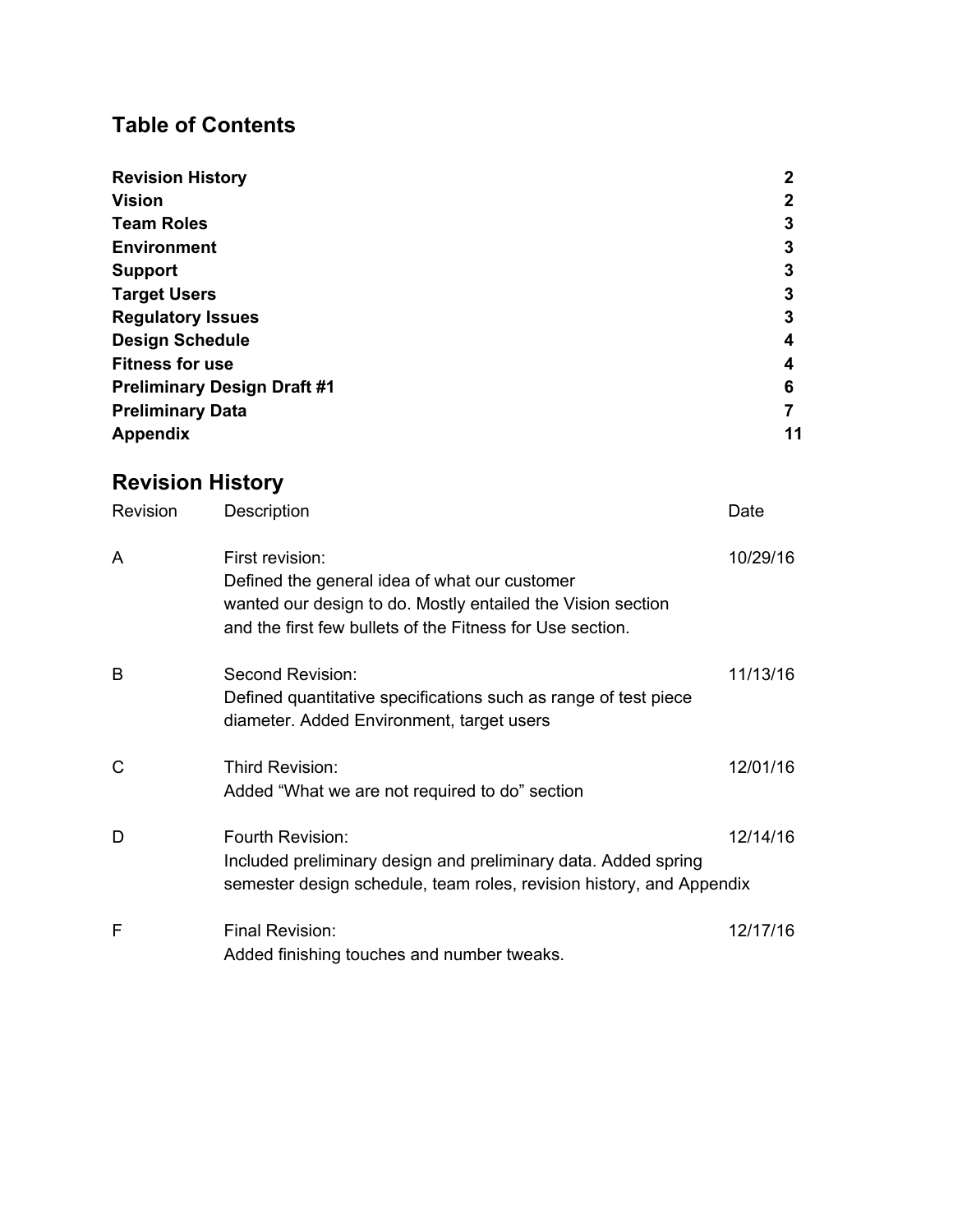## **Vision:**

Our customer wants a device that can find defects on a polished spherical surface and quantitate them automatically. The device must be able to output in the ISO 10110 standard, where the smallest defect size is 0.7 um. The device cannot be destructive towards the optic, and thus cannot touch the surface in any way. We are responsible for designing the device itself, and the code to process the images and output.

## **Team Roles:**

| Eric Kwasniewski- | <b>Project Coordinator</b> |
|-------------------|----------------------------|
| Aaron Greenbaum-  | Customer Liaison           |
| Mark Ordway-      | Scribe                     |

## **Environment:**

This device will likely be placed somewhere in the testing center at optimax. It is prefered that the optic  $\frac{1}{2}$  ot required to be in complete darkness as the testing center will have standard industrial lighting.

## **Temperature and Humidity**

At room temperature and humidity (22 °C and 50% humidity)

- Will have access to outlet power
- Will be in shop floor environment, likely to be dust and vibrations

## **Support:**

Optimax will provide a robotic arm to assist in any translational needs. The robotic arm can carry up to 3000 pounds. The robotic arm is able to move with precision of up to 2 micrometers.

## **Target Users**

As of now, this device is to be used only by Optimax inspectors. They should be able to easily setup the optical piece and be able to leave the device running by itself.

## **Regulatory Issues:**

Need to make sure that no patent infringement is made on the SAVVY Optics Inspector. Aside from that no other types of issues.

Design Schedule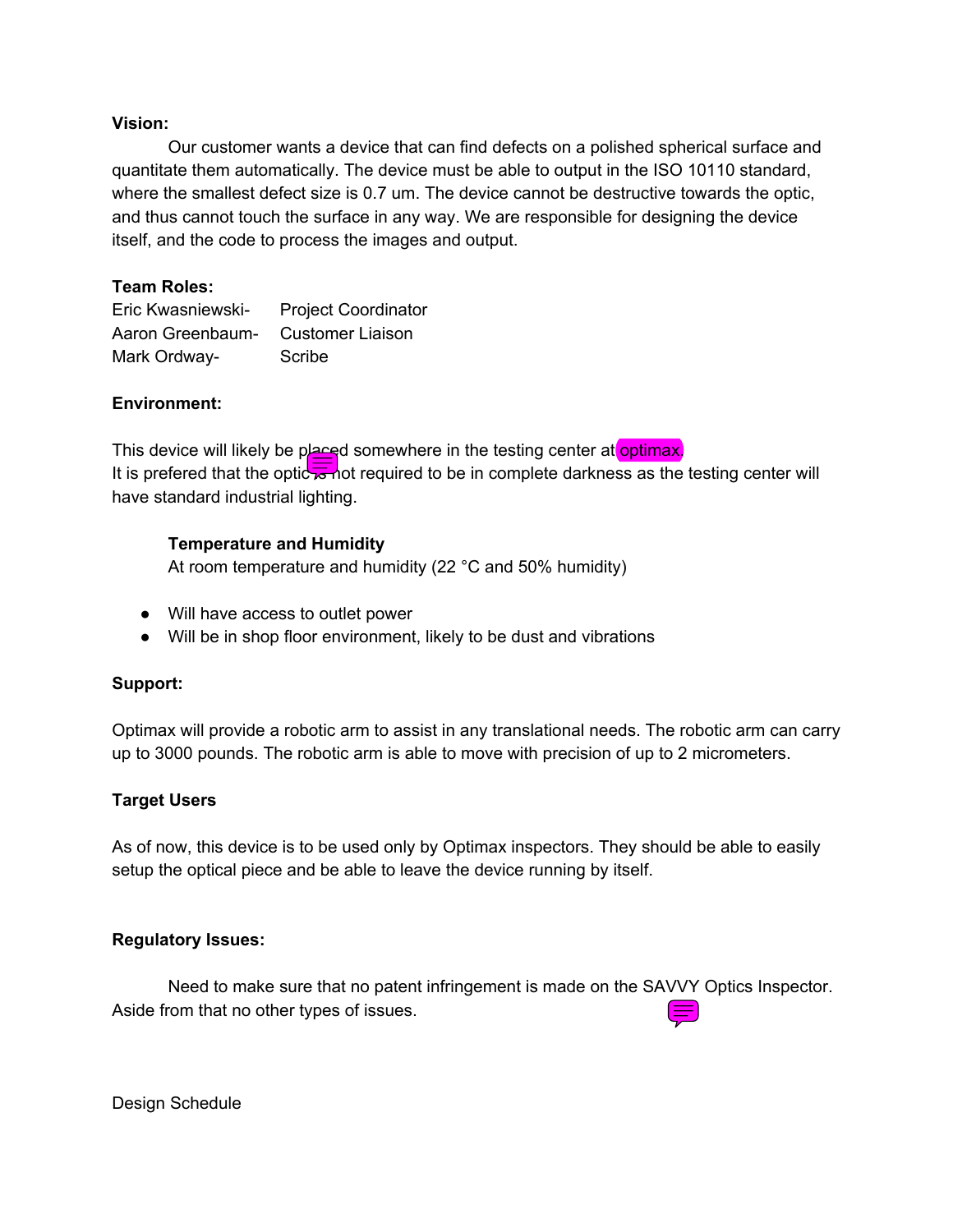| <b>Month</b>    | What we will have done                                                                                                                                                                               |
|-----------------|------------------------------------------------------------------------------------------------------------------------------------------------------------------------------------------------------|
| <b>December</b> | Complete preliminary design draft<br>Acquire experimental data on effects<br>of different illumination on surface<br>imperfection<br>Obtain copy of Chapter 7 of ISO<br>10110 international standard |
| January         | Communicate with our adviser and<br>customer to schedule weekly<br>meetings<br>Begin programming the detection and<br>analysis software<br>Come up with prototype designs in<br>CAD                  |
| <b>February</b> | Design details (pick out components<br>for the prototype)<br>Begin prototype assembly<br>Finish up programming of detection<br>software, continue working on<br>analysis software                    |
| <b>March</b>    | Finish up the prototype<br>Finish up all programing of both<br>detection and analysis software                                                                                                       |
| <b>April</b>    | Have a working prototype (at least on<br>an optical bench)<br>Tested data from this system<br>A planned method of how this system<br>will be mounted                                                 |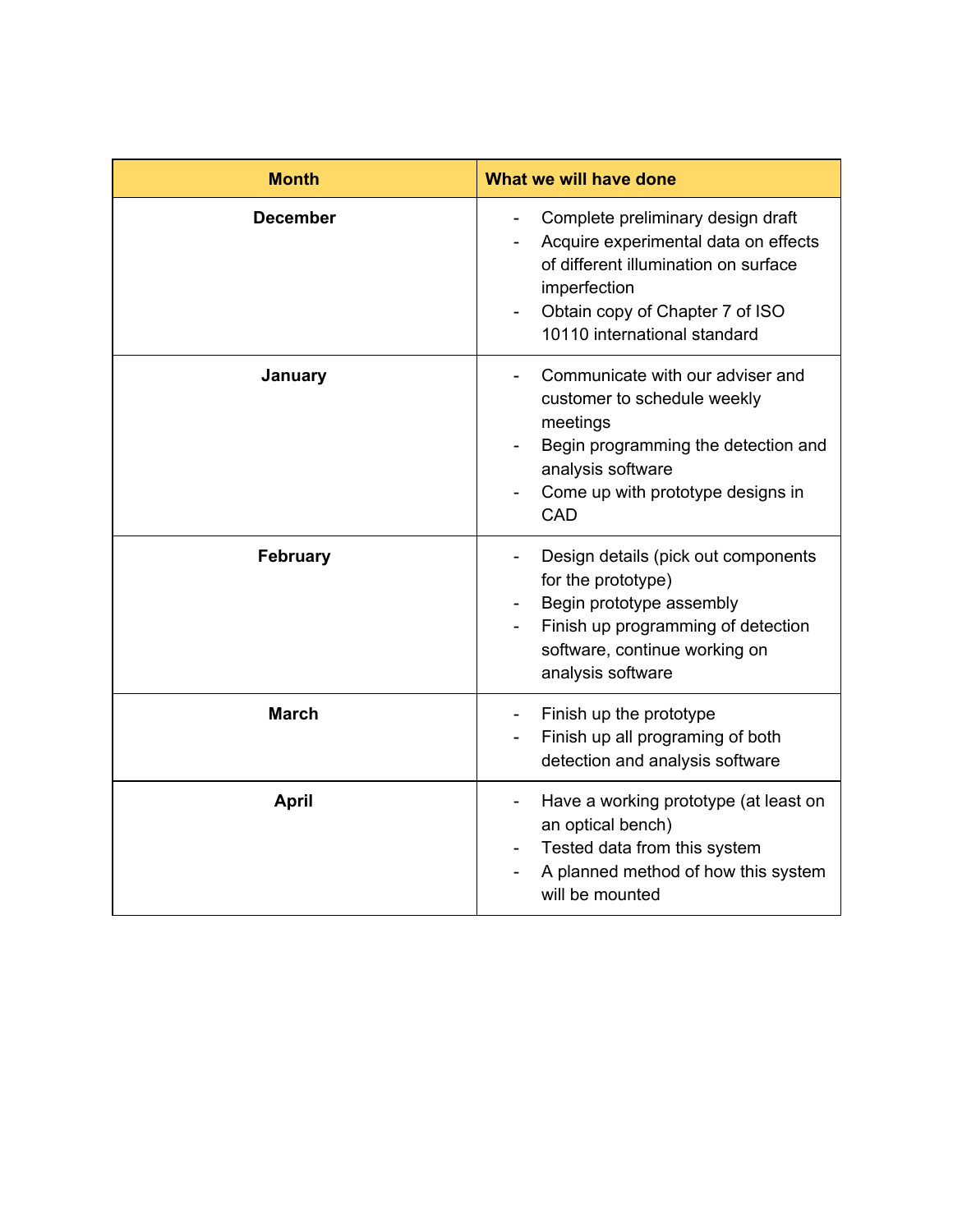## **Fitness for Use:**

The System must meet the required conditions and numerical specifications.

- Locate defects on a polished spherical Optical surface
- Quantize said defects according to the ISO 10110 standard
	- Find number and size of defects
- Do so automatically
- Do so non-destructively
- Measure coated and uncoated optics
- Be able to measure both reflective and transmissive optics.

It is prefered that:

- $\bullet$  The system is able to measure the defects in the Millespec as well as the ISO 10110.
- The system be able to measure a wide range of radii of curvature (number not specified)
- The optical system itself be attached to the robotic arm while the optic be in place

| <b>Numerical Requirements</b>              |              | <b>Comments</b>                                                                              |
|--------------------------------------------|--------------|----------------------------------------------------------------------------------------------|
| <b>Smallest Measurable</b><br>Imperfection | $< 0.7$ um   |                                                                                              |
| <b>Test Optic Diameter</b>                 | 10-300 mm    |                                                                                              |
| <b>Test Optic R number</b>                 | > 0.75       | The R number is the ratio between<br>the radius of curvature and the<br>diameter of the lens |
| <b>Spectrum</b>                            | 400 - 700 nm | The optics will either reflect or<br>transmit at this spectrum                               |
| <b>Maximum measure time</b>                | 1 hour       |                                                                                              |

What we are not required to do

- Design the translation mechanism
- Program the translation mechanism
- Have the system mount the optic
- Have the system find sub-surface damage
- Have the system be able to measure aspherical or freeform optics



Preliminary Design Draft #1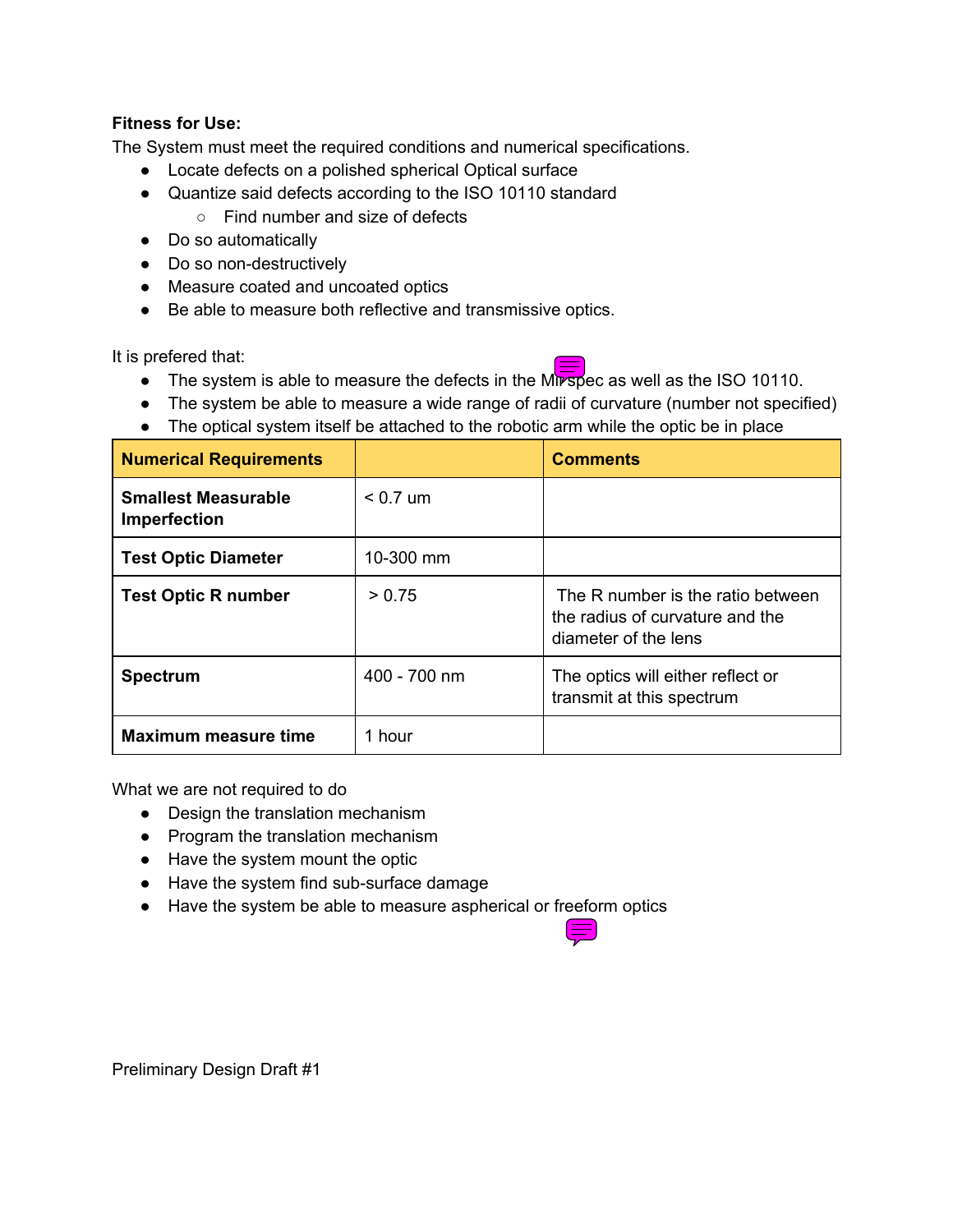

- Darkfield illumination for increased contrast
	- Darkfield source: possibly a white light ring illuminator.
- Light from dark field source scatters when it hits a surface imperfection
- System scans optic and finds location of all defects
- System images defects and then sends image to computer to quantize defects according to ISO 10110 standard, a completely objective standard.
	- Uses a CCD detector

## **Preliminary Data**

This data is used to understand the effects of different illumination settings on a surface imperfection in a similar environment to the Optimax environment.

## **Environment**

At room temperature and humidity (22 °C and 50% humidity) Industrial lighting overhead

## **Test piece**

Uncoated optic, poor surface quality, 1 inch diameter, Convex spherical, unknown material, radius of curvature of 70 mm.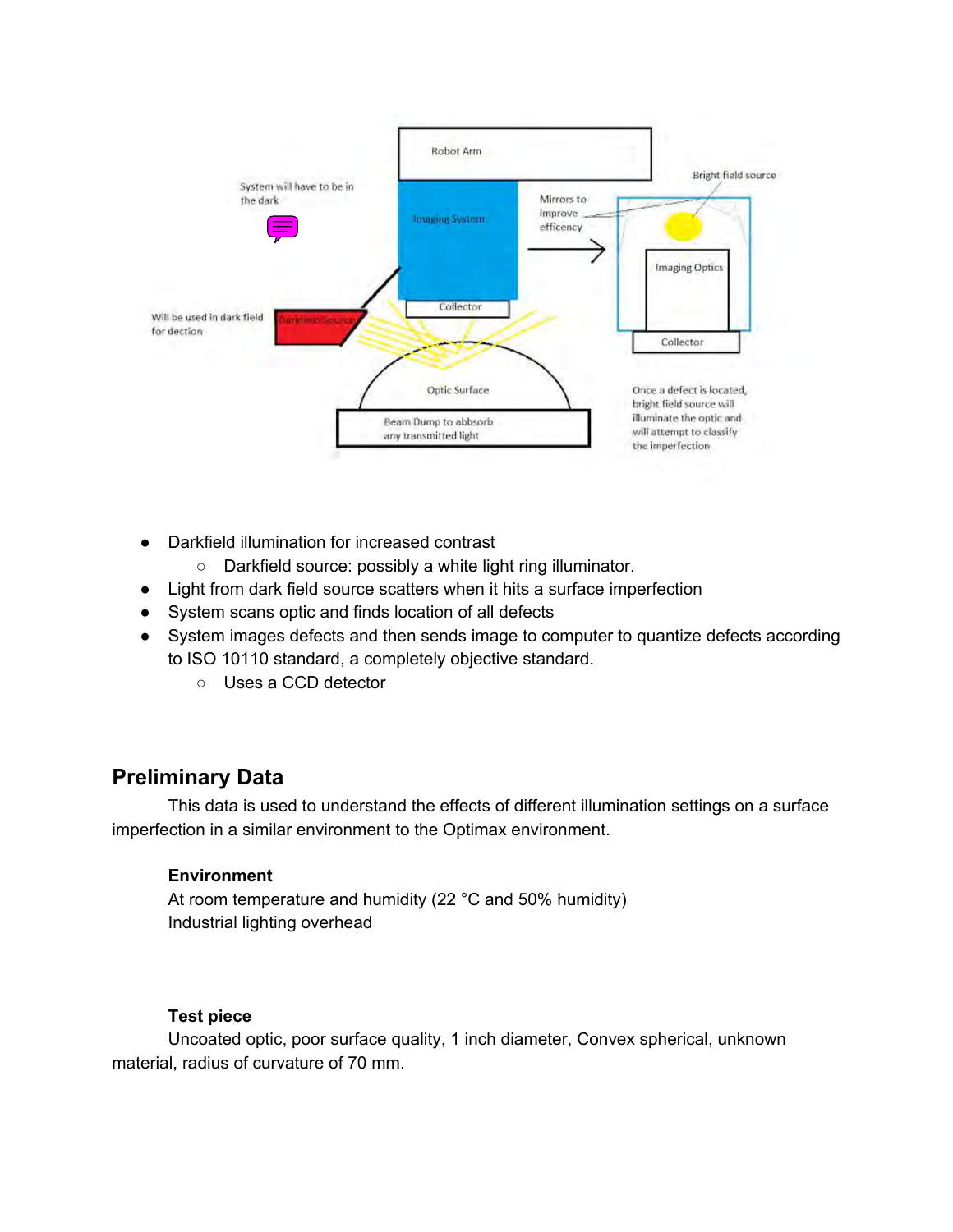## **Microscope**

Opti-tekscope, Model OT-HD

5-30 mm focal distance, 1-300x mag, 1 cm clear aperture.



**Figure 1:** Opti-Tekscope imaging a lens surface. The industrial lighting is present and adding ambient light into the system. Black masking tape is used to absorb light from our improvised light source (Not in picture).

#### **Light source**

The first light source is a brightfield light source that has been integrated into the microscope. A ring of 8 LED lights surrounds the objective piece.

The second light source is a dark field light source meant to imitate the source shown in "design draft #1". The light source is a cell phone light held at various angles similar to how it is depicted in "design draft #1".

#### **Data**

Using this microscope, and test piece, the same spot on the lens was imaged under different lighting conditions at 20x magnification.

First with no source, using only the ambient lighting to image.

Then using the brightfield source that came with the microscope.

Lastly, using a phone to imitate a white light dark field source with the phone being held at different angles.

In each image there is a 500um wide scratch and a 1-7 um wide scratch-like imperfection to the left of the 500um wide one.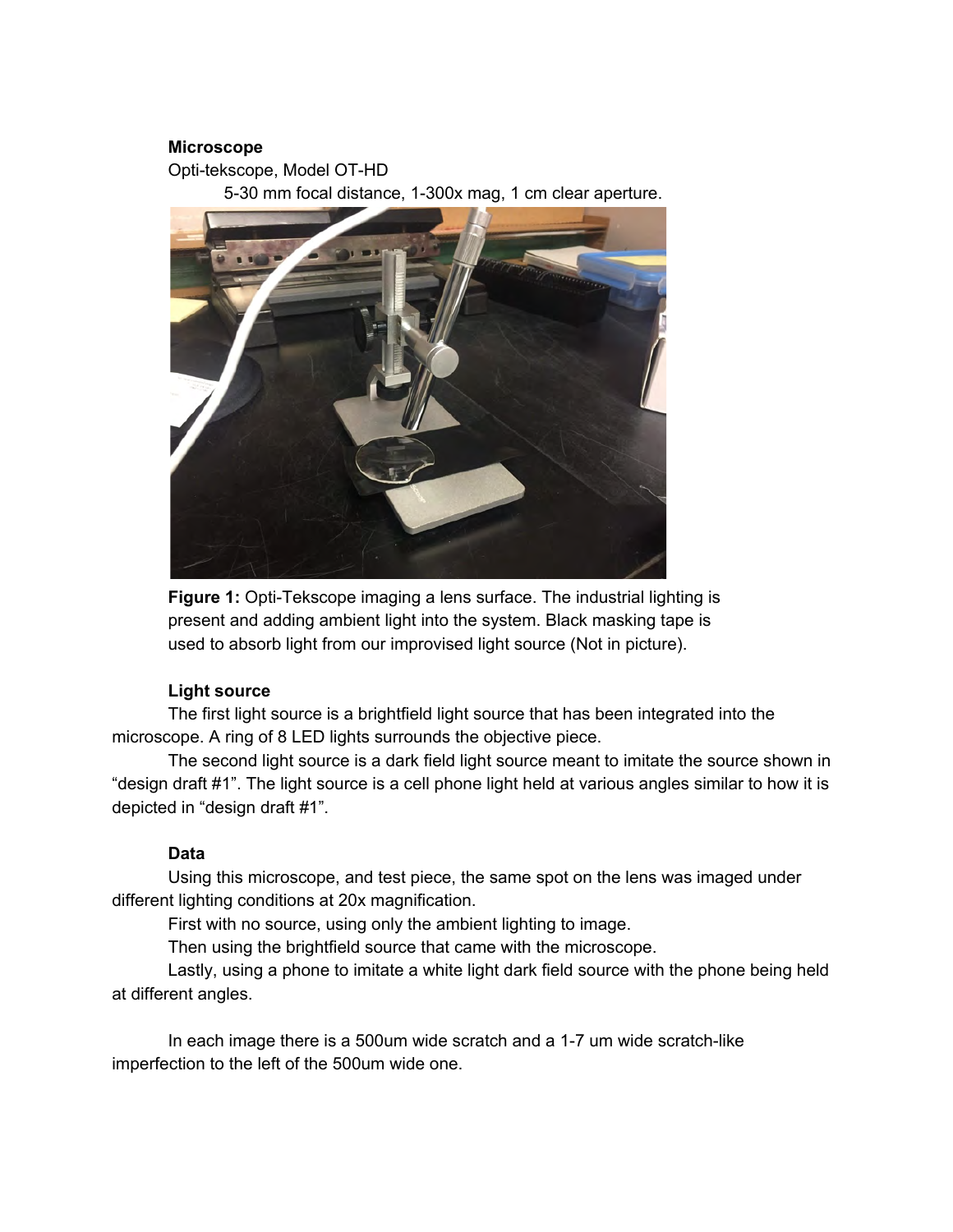There are also many small surface imperfections (not dust) scattered across the lens surface.



**Picture 1:** x20 mag picture of lens under Darkfield at 0 degrees. Ambient lighting still present.



**Picture 2:** x20 mag picture of lens under integrated bright field.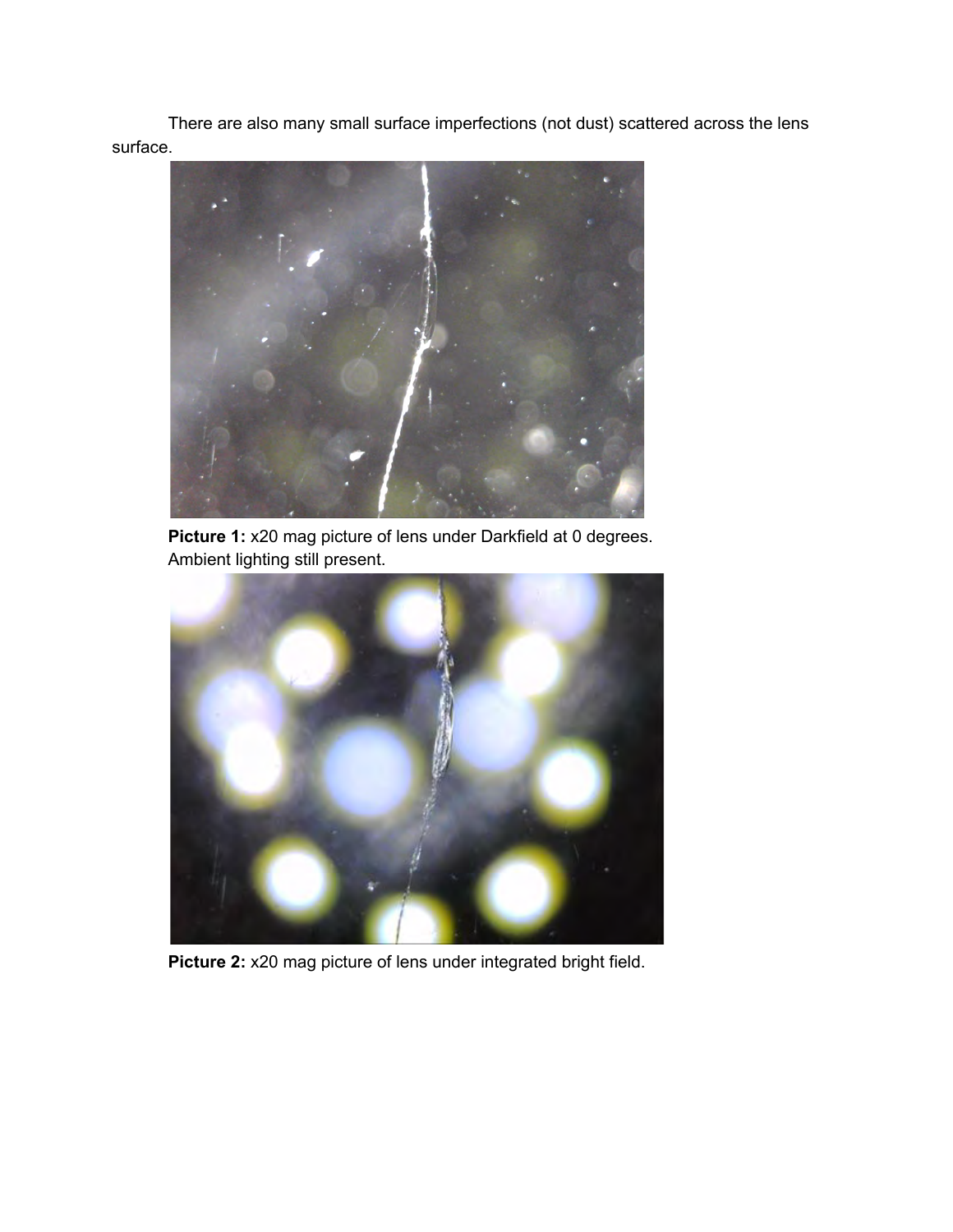

Picture 3: Picture of lens with no additional lighting present. Only ambient light.



**Picture 4:** Picture of lens under darkfield lighting with source angled at 30 degrees above the ground. Less contrast of small features.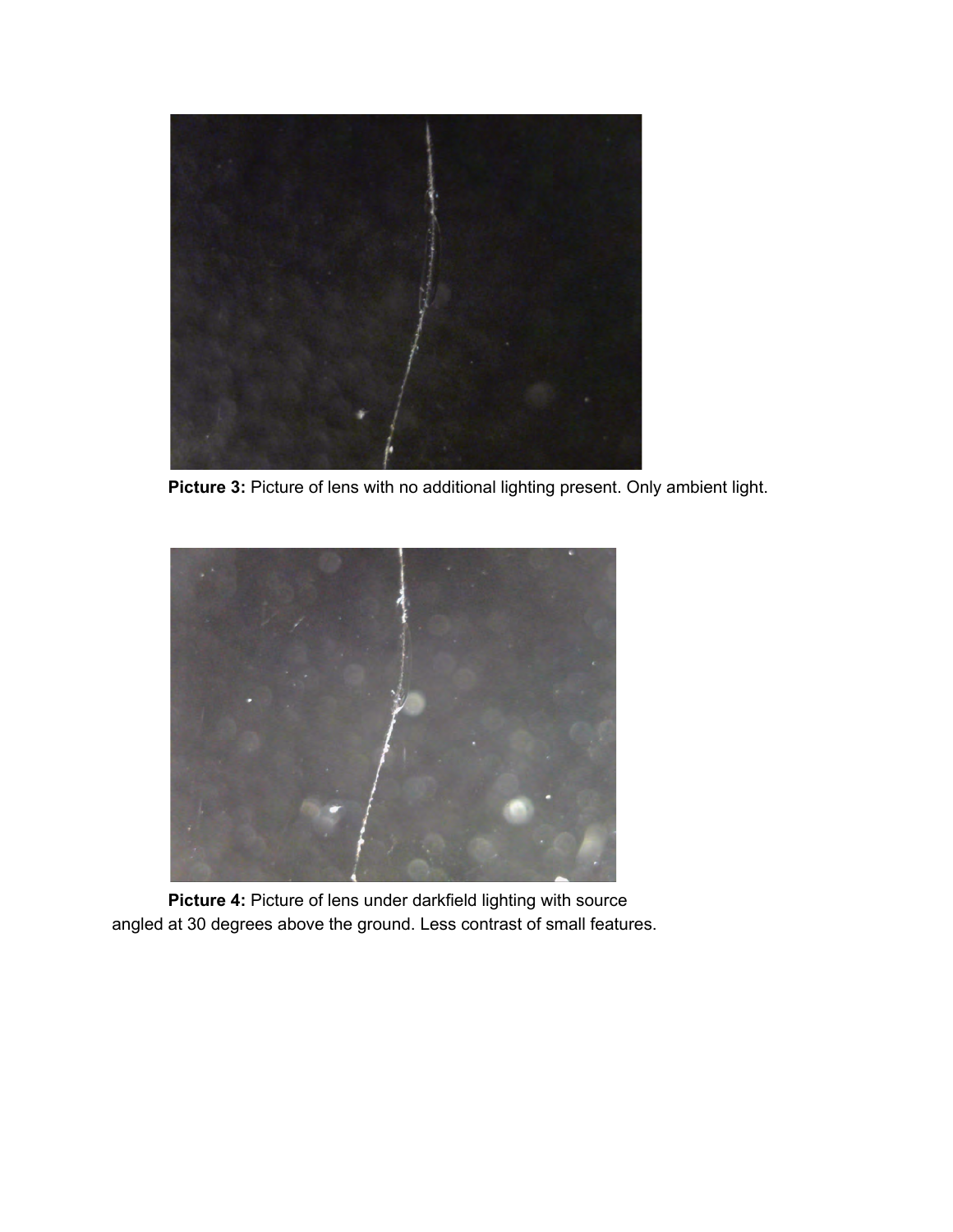

**Picture 5:** Picture of lens under darkfield lighting with source at 60 degrees from the ground. The light from the source can be seen at the bottom of the picture.

Picture 1 visibly shows the most surface imperfections out of all the other illumination methods. Picture 1 is a dark field source at 0 degrees from the ground. Using a darkfield source at a low angle may be the best approach to finding surface imperfections.

One interesting thing to note is the presence of ambient light in picture 1. This is the light from the industrial overhead lighting. Despite its noticeable presence in the image, the surface imperfections are still clearly visible. The background lighting may make it harder to write the program to detect/quantize the imperfections.  $\equiv$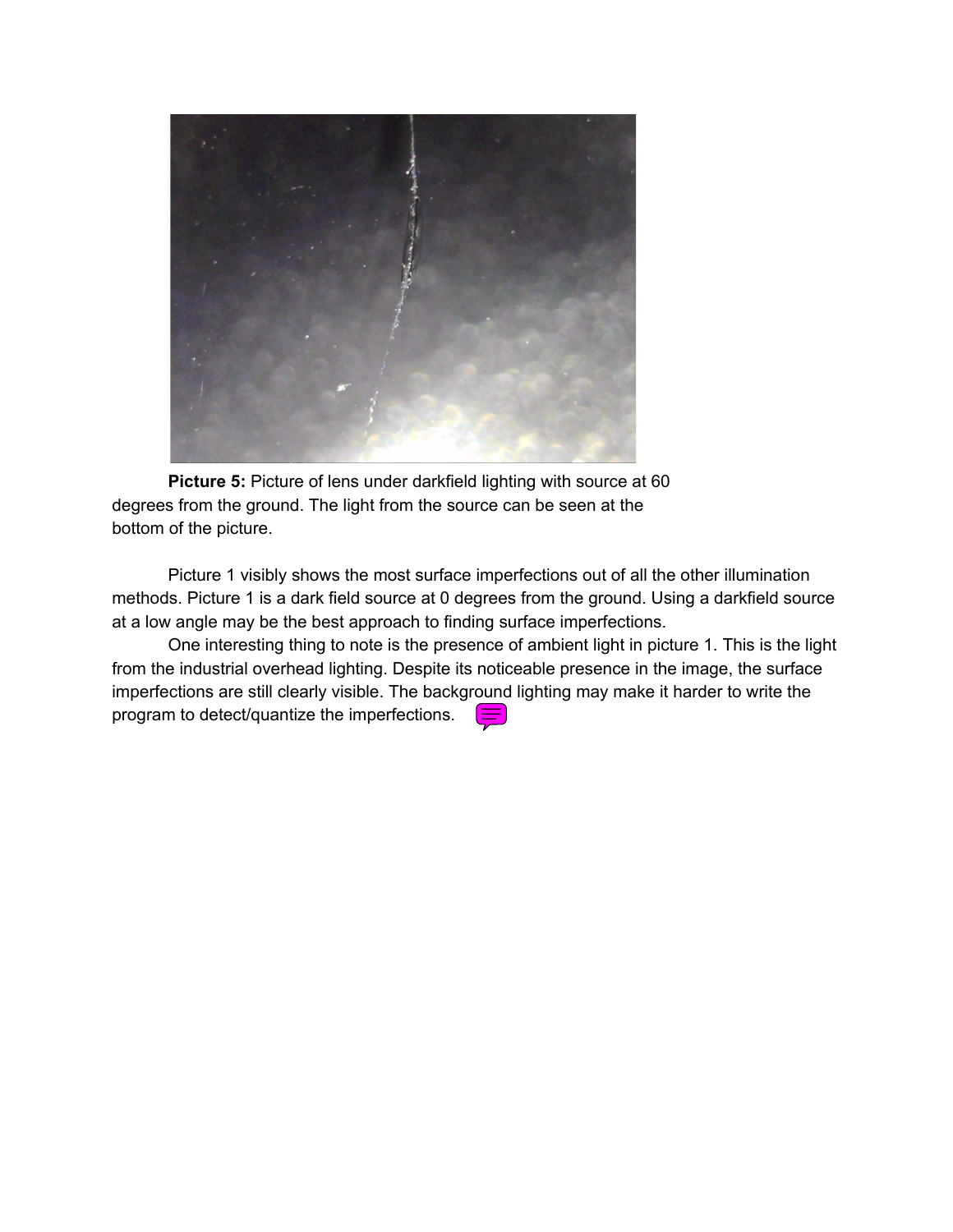## **Appendix A SavvyInspector TM SIF-4E**

The SavvyInspectorTM model SIF-4E is the new, high resolution version of our popular SIF-4 software assisted scratch/dig evaluation of flat optical surfaces. Both instruments are designed specifically to reproduce the conditions of an in-reflection visual inspection described in Appendix C of MIL-PRF-13830B, "General specification governing the manufacture, assembly, and inspection of optical components for fire control instruments." The factory calibrated inspection head of the SavvyInspector™ uses invariant illumination and detection optics and proprietary analysis software, allowing objective, repeatable, and recordable evaluation of scratch/dig surface quality.

The SIF-4E uses a 1.4 megapixel camera and higher resolution to perform more precise measurements and grading on very small features. It is recommended for micro-optics, and for components that are specified to 20- 10 or tighter.



**Product Description:** SavvyInspectorTM SIF-4E is a complete flat-optics inspection system consisting of:

1. A custom LED-based illumination assembly.

2. A detection assembly with a digital megapixel camera.

3. A manual z-stage for focusing to different part thicknesses.

4. A manual, encoded 100 mm x-y stage platform with rails for part holding and positioning.

5. Light baffles, base-stand assembly, and cabling.

6. A stand-alone computer with proprietary SavvyInspectior™ analysis software.

## **Scratch/Dig Standards Supported**

MIL-PRF-13830B

MIL-C-675C

ANSI/OEOSC OP1.002:2009 Visibility Method

ISO 10110 general and coating imperfections (but not L-type imperfections)

## **Version 5 Software**

The SavvyInspectorTM operator interface in the new version 5 software is designed for easy factory-floor operation, while expanding

its application in the role of "Master

Inspector" for QA, QC and MRB

decisions. The operator enters the

inspection level required, and then uses

the manual x-y stage to locate the

desired defect on the real time viewing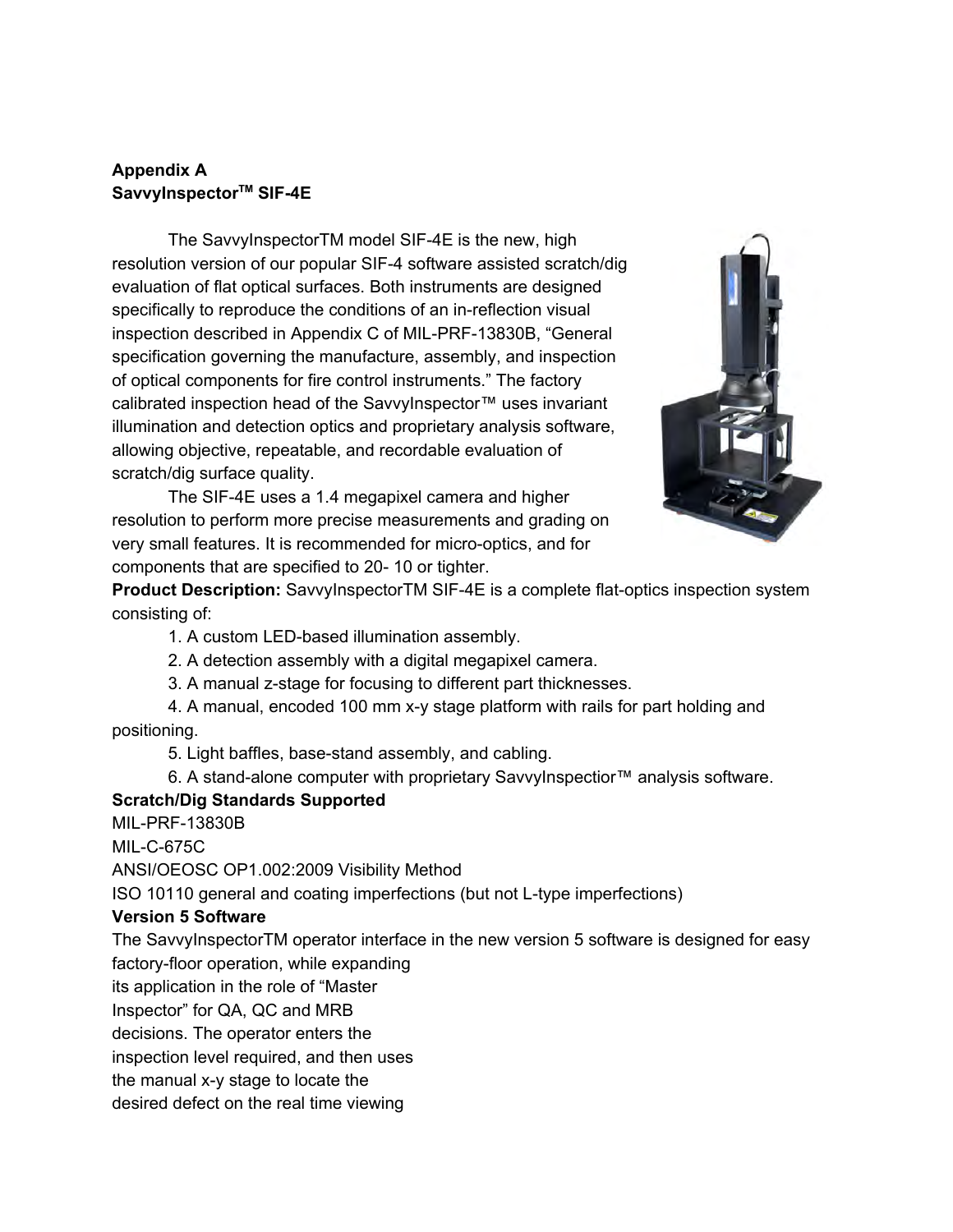screen. The software reports the scratch grade or dig value automatically. Scratch lengths are measured with the click of the mouse. The "always on" inspection mode and programmable grade bars allow the operator to get real-time feedback on whether a selected imperfection is acceptable or not with a simple visual interface. There is no subjectivity; the grade is reported and the grade bar turns red if the imperfection is greater than the specification. When a careful review and documentation of a surface is required, the version 5 software provides data management tools to properly collect and file screen shots and inspection grades for each imperfection on a surface, including a summary log in CSV format for easy uploading into Excel or an inspection report. Accumulation rules can be applied using the SavvyAccumulator™ spreadsheet. Custom calibration files can be created for specific project or customer needs by the Quality Engineer as needed. The calibration data can then be saved and accessed from the inspection mode.

| Feature                             | <b>Specification</b>                                                                                                          | Comment                                                                                                                                           |
|-------------------------------------|-------------------------------------------------------------------------------------------------------------------------------|---------------------------------------------------------------------------------------------------------------------------------------------------|
| <b>Inspection Head</b>              | 1.4 Megapixel camera and fixed illumination<br>and simulating reflection inspection for<br>surface quality per MIL-PRF-13830B | Inspection setup is identical to that of MIL-PRF-<br>13830B Annex C. MIL-C-675C and the visibility method<br>described in ANSI/OEOSC OP1.002:2009 |
| Camera Field of<br>View             | 9 x 12 mm, digitally zoomable                                                                                                 | Allows rapid location of imperfections                                                                                                            |
| <b>Inspection Area</b>              | One mm square in center FOV                                                                                                   | Allows isolation of specific imperfection for evaluation                                                                                          |
| <b>X-Y Stages</b>                   | Manual encoded x, y slide stage with<br>>100mm travel                                                                         | Encoders read out distance moved since last mouse<br>click allowing rapid evaluation of scratch length                                            |
| <b>Focus</b>                        | Manual 70 mm Z-stage for focus. Depth of<br>focus > 1 mm                                                                      | Easily accommodates thick parts                                                                                                                   |
| <b>Test surface</b><br>reflectivity | System can measure coated or uncoated<br>parts, filters, windows, splitters, cubes, and<br>prisms.                            | Standard calibration files for metalized comparison<br>standards are provided. Some custom calibrations or<br>part fixturing may be required.     |
| <b>Test surface shape</b>           | Plano or mild concave surface                                                                                                 | Designed for flat parts, but long radius concave parts<br>can also be inspected                                                                   |
| <b>Reported Values</b>              | Scratch number- 10, 20, 40, 60, 80<br>Dig value - continuous from 5 to 70<br>ISO Grade - 0.025 to 0.63                        | Per MIL-PRF-13830B and<br>ANSI/OEOSC OP1.002, visibility method<br>ISO 10110-7 general and coating imperfections only                             |
| Comparison<br>standards             | Factory calibrated to FLIR/Brysen, Davidson<br>comparison artifacts, as well as various<br>plastic inspection paddles         | Customer can generate and save calibration files for<br>any artifact set                                                                          |
| Instrument<br>repeatability         | > 95% repeatability of reported scratch or<br>dig grade                                                                       | Presumes > 20 measurements of a clean surface in a<br>proper environment of a stationary part                                                     |
| Instrument<br>reproducibility       | > 90% reproducibility of reported scratch or<br>dig value                                                                     | Presumes the clean part is removed, replaced and<br>repositioned to the same location > 20 times                                                  |

## **Appendix B Angular Spectrum**

Visibility of surface imperfections (SI) is dependant on the viewing angle, wavelength of source, and width of the surface imperfection.